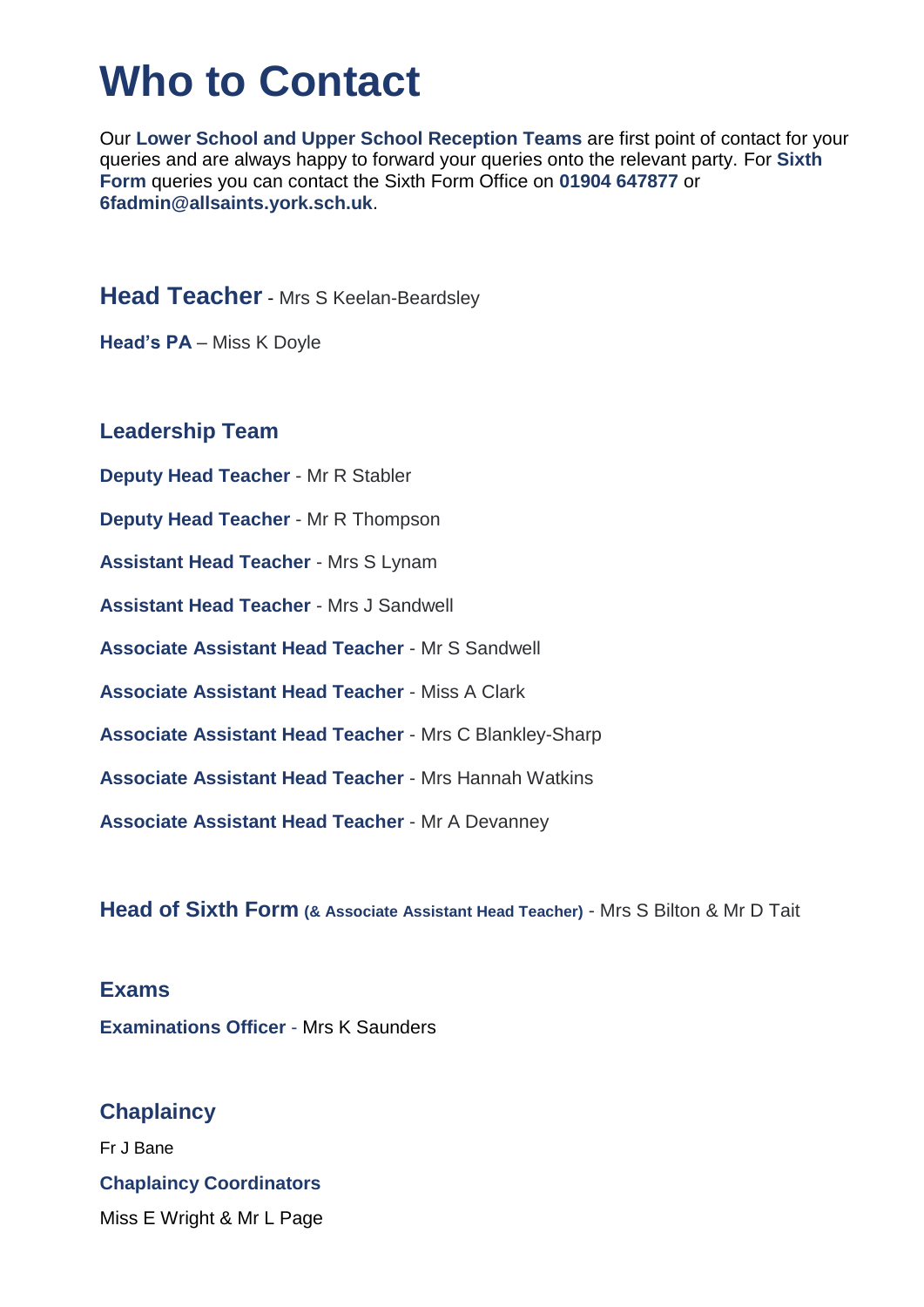## **Departmental Heads**

**Art** - Mr P Norton

**Business Studies** - Mrs S Bilton

**Dance** - Mrs H Watkins

**Design Technology, Food & Textiles** - Mr J Glover (DT), Mrs C Craven (Food) & Miss H Ripley (ASL Food & Textiles)

**Drama** - Miss A Clark

**English** - Mrs V Langan

**Geography** - Mrs P Goddard

**Government & Politics** – Mrs S Clarke

**Health & Social Care/Child Development** - Miss J Craggs

**History** - Mrs S Clarke

**Information Technology** - Mr N Farn

**Languages** - Mr M Ashdown

**Maths** - Mr P Dallimore

**Media Studies** - Mr B Forster

**Music** - Mr R Mann

**Physical Education** - Mr D Gibson & Miss K Ward (Girls' PE)

**PSHCE/Careers** - Mrs S Bilton

**Business/Oxbridge** - Mrs L Forster

**Psychology** - Mrs C Johnson

**Religious Studies** - Mrs K Humphrey

**Science** - Mrs E Barnard

**Sociology** - Dr S Franklin